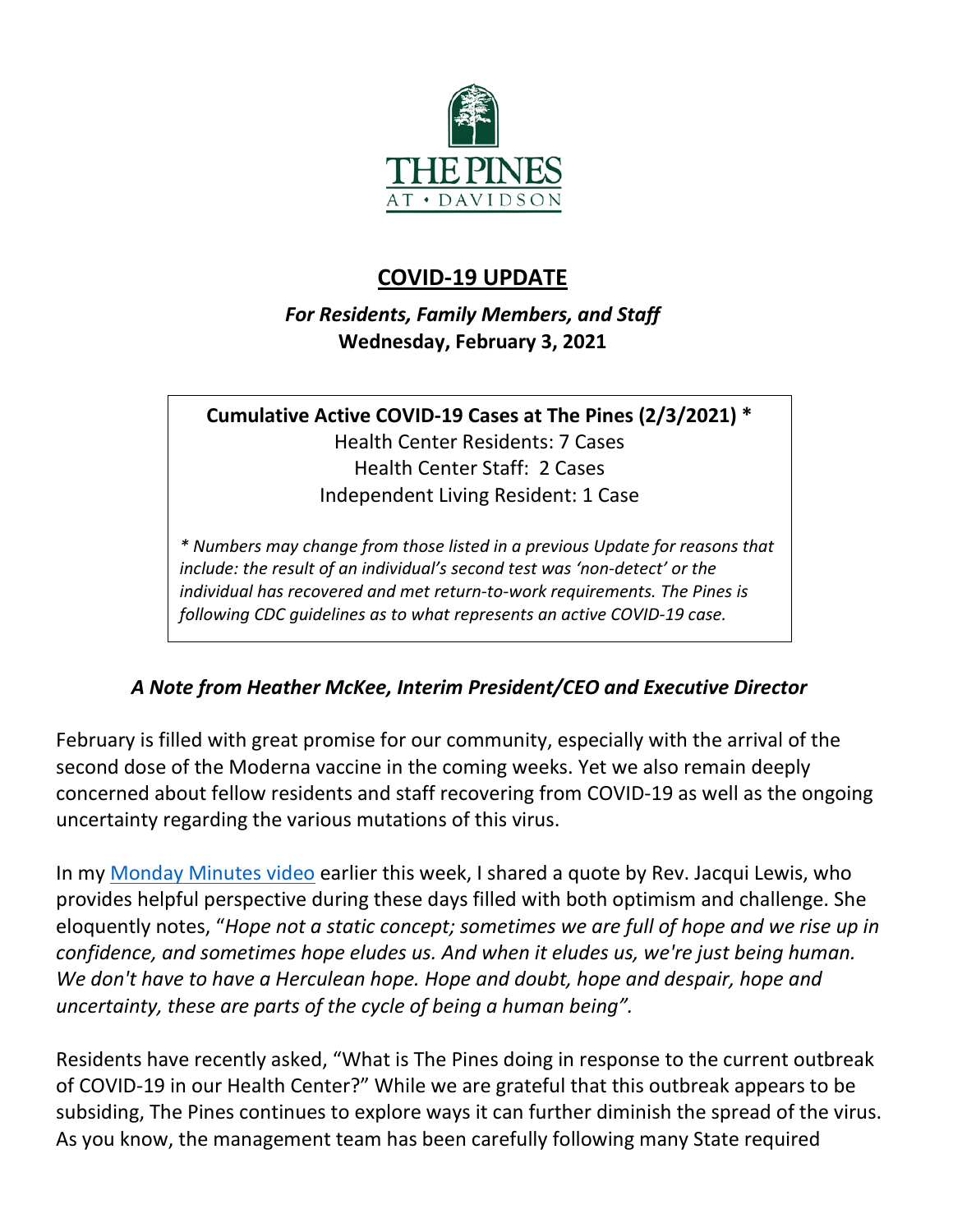infection control practices, including the frequent COVID-19 testing of Health Center residents and staff. (Currently, testing is conducted twice a week due to the outbreak at The Pines and Mecklenburg County's high COVID-19 positivity rate.)

Additionally, The Pines has incorporated various safety features (not required but prudent) to help mitigate the spread of the virus. For example, The Pines created special quarantine cottages for HC residents returning from a hospital stay, and in January of this year, a dedicated and separate wing for HC residents who tested positive for this virus.

Most recently, The Pines implemented several additional safety features:

• *Indoor Air Treatment Upgrade*: The Pines has completed installing bi-polar ionization air treatment systems throughout the Schramm Health Center, including in the COVID-19 dedicated wing. This technology will also be incorporated in all the newly created or renovated spaces in the Jetton Community Center. Bi-polar ionization reduces the concentration of active pathogens, such as coronavirus and influenza, thereby reducing the risk of transmission. Because the ions cause pathogens and other particles that are suspended in the air to become either positively or negatively charged, they are then attracted to each other, effectively increasing their mass and size. As the particles stick together, they create a larger surface and mass that then either falls to the floor or is more easily caught by filters in the air circulating system because of the larger particle sizes.

• *Additional Cleaning of the Schramm Health Center*: supplemental cleaning is now provided by an outside service. In addition to disinfecting high frequency touched surfaces in the common areas, the firm also cleans the rooms of residents who have been moved to the dedicated COVID-19 wing.

- *Documented Training Refresher*: Health Center staff have been provided a retraining/reminder of the proper safety procedures and are required to abide by these safety practices by signing a document listing these procedures. This training includes a detailed review of how to wear, use and dispose of Personal Protective Equipment (PPE). For example, when putting on a KN95 or N95 mask, "it should be fitted to the nose with both hands, not bent or tented. Do not pinch the nosepiece with one hand." Other examples include "Gloves should cover the cuff (wrist) of the gown," and "Ensure glove removal does not cause additional contamination of hands."
- *Guiding Visitors Regarding PPE*: Staff also guide residents who are visiting loved ones in the COVID-19 wing regarding the proper ways to put on and off PPE.
- *Recognition of Proper Safety Adherence*: Heath Center staff who demonstrate exemplary adherence to safety practices are provided public recognition and expressions of gratitude.
- *Reminder Signage*: a significant number of areas within the Health Center have added information and reminders for staff regarding safety practices.